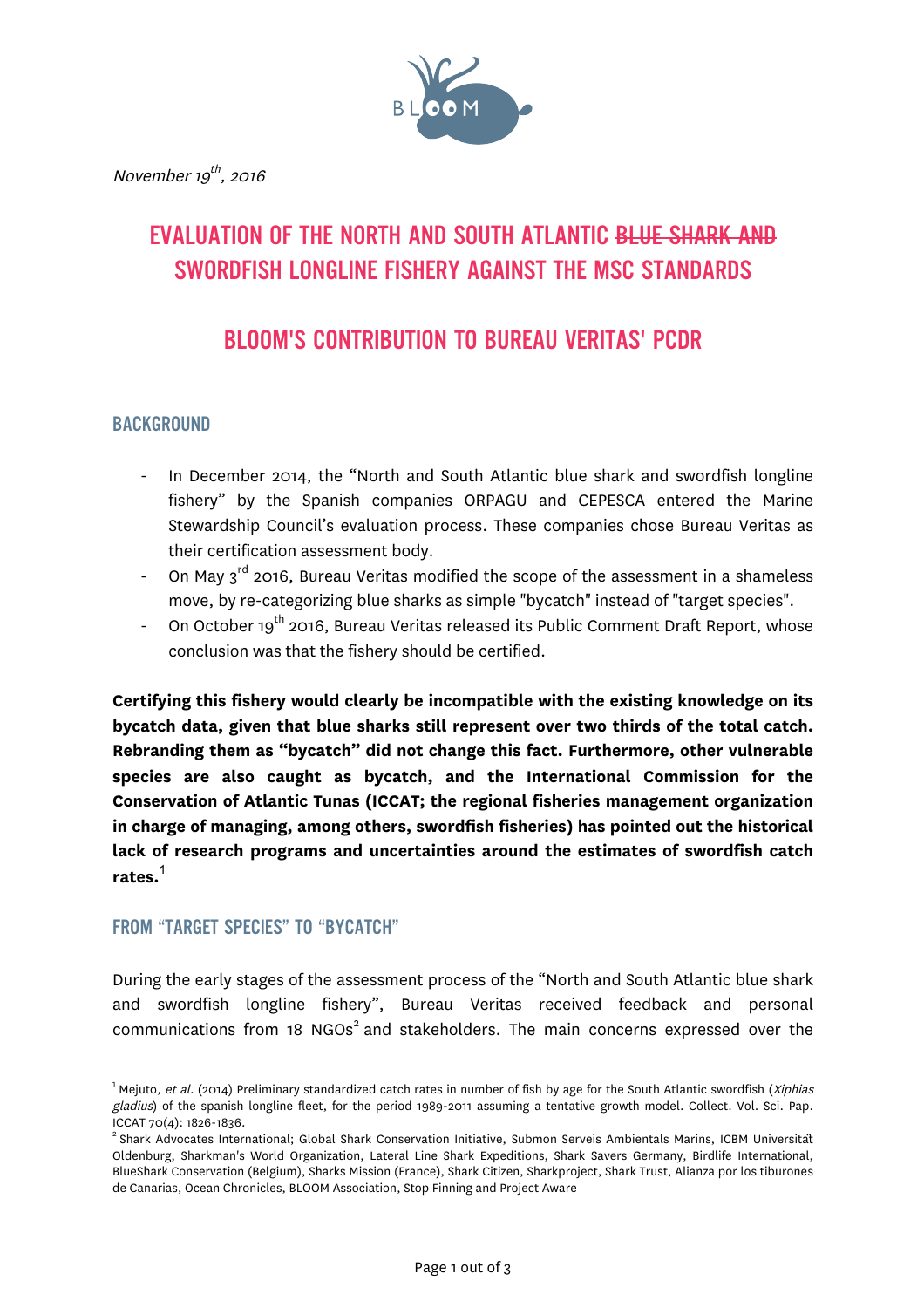

certification of this fishery were (see PCDR Vol.2):

- The global state of large predators;
- The IUCN status of blue sharks (i.e. "Near Threatened");
- The interaction of the fishery with other endangered, threatened or protected species (turtles, seabirds, marine mammals, sharks);
- The lack of catch limits for both blue shark and shortfin mako;
- The strong presence of juvenile blue shark and shorkfin mako in areas where longliners are active;
- The lack of compliance with existing anti-finning legislations;
- The negative Atlantic swordfish stock assessment;

Instead of accounting for these comments, Bureau Veritas removed blue sharks from the "target species" category and started to consider them as a primary bycatch species. It rebranded the fishery as the "North and South Spanish longline swordfish fishery". **This is a scam, given that blue sharks are de facto a targeted species**. It is by far the main commercial species caught in this fishery, accounting for 76% and 59% of its total catch in the North and South Atlantic, respectively, between 2010 and 2014 (p47-48 PCDR Vol.1).

### CERTIFYING THE CATCH OF THREATENED SPECIES?

All the main "bycatch" species (including blue sharks, which are actually targeted) caught by this fishery are classified as vulnerable or near threatened in the IUCN red list (around 20,000 t $\cdot$ year $^{-1}$ ). The table below is based on the PCDR (pp 46-49).

| <b>Species</b>                           | <b>IUCN status</b>           | Total bycatch (t) of the Spanish<br>longline fleet between, 2010-2014 |                       |
|------------------------------------------|------------------------------|-----------------------------------------------------------------------|-----------------------|
|                                          |                              | <b>North Atlantic</b>                                                 | <b>South Atlantic</b> |
| Blue shark (Prionace glauca)             | Near threatened $3$          | 45,112                                                                | 44,659                |
| Yellowfin tuna (Thunnus albacares)       | Near threatened <sup>4</sup> | 116                                                                   | 377                   |
| Albacore tuna (T. alalunga)              | Near threatened <sup>5</sup> | 379                                                                   | 459                   |
| Atlantic blue Marlin (Makaira nigricans) | Vulnerable <sup>o</sup>      | 85                                                                    | 153                   |
| Atlantic white marlin (Kajikia albida)   | Vulnerable <sup>7</sup>      | 1                                                                     | $\mathbf{2}$          |
| Shortfin mako (Isurus oxyrinchus)        | Vulnerable <sup>8</sup>      | 3,479                                                                 | 4,113                 |
| Longfin mako (I. paucus)                 | Vulnerable <sup>9</sup>      | 26                                                                    | $\Omega$              |
|                                          |                              | 49,198                                                                | 49,763                |

www.iucnredlist.org/details/39381/0

www.iucnredlist.org/details/21857/0

www.iucnredlist.org/details/21856/0

<sup>6</sup> www.iucnredlist.org/details/170314/0

www.iucnredlist.org/details/170322/0

www.iucnredlist.org/details/39341/0

<sup>9</sup> www.iucnredlist.org/details/60225/0